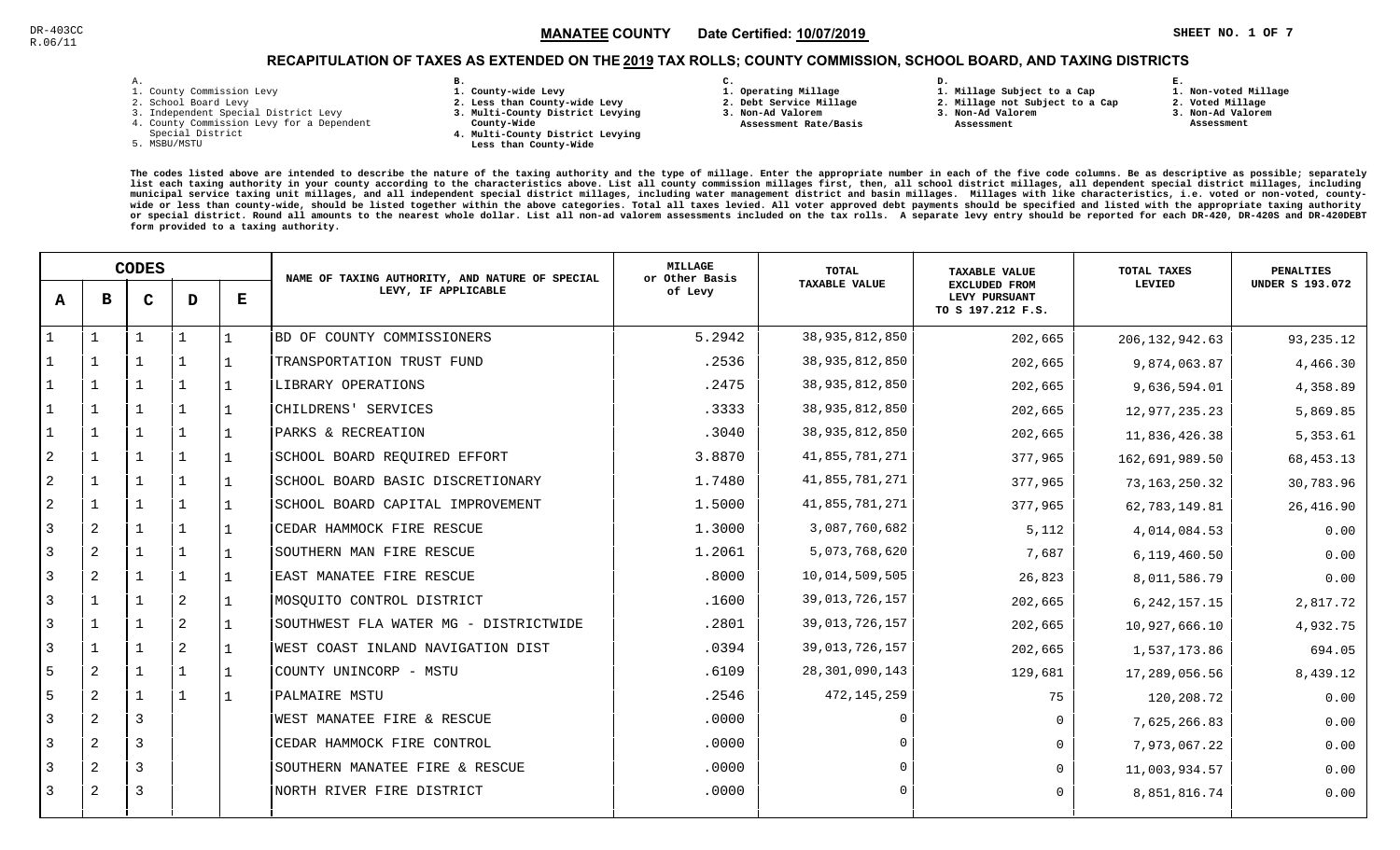## RECAPITULATION OF TAXES AS EXTENDED ON THE <u>2019</u> TAX ROLLS; COUNTY COMMISSION, SCHOOL BOARD, AND TAXING DISTRICTS

| ۰ |  |  |
|---|--|--|

- 1. County Commission Levy
- 2. School Board Levy
- 3. Independent Special District Levy
- 4. County Commission Levy for a Dependent
- Special District
- 5. MSBU/MSTU
- **B. 1. County-wide Levy**
- **2. Less than County-wide Levy**
- **3. Multi-County District Levying**
- **County-Wide** 
	- **4. Multi-County District Levying Less than County-Wide**
- **C. 3. Non-Ad Valorem**

**2. Debt Service Millage** 

 **Assessment Rate/Basis**

- **1. Operating Millage**
- **1. Millage Subject to a Cap**

**D.** 

- **2. Millage not Subject to a Cap3. Non-Ad Valorem**
	-
- - **Assessment**
- **3. Non-Ad Valorem**

**E.**

- **2. Voted Millage Assessment**
	-

**1. Non-voted Millage**

|   | <b>CODES</b>   |                |   | NAME OF TAXING AUTHORITY, AND NATURE OF SPECIAL | <b>MILLAGE</b><br>or Other Basis | <b>TOTAL</b> | <b>TAXABLE VALUE</b> | TOTAL TAXES                                                | <b>PENALTIES</b> |                        |
|---|----------------|----------------|---|-------------------------------------------------|----------------------------------|--------------|----------------------|------------------------------------------------------------|------------------|------------------------|
| A | в              | $\mathbf C$    | D | $\bf E$                                         | LEVY, IF APPLICABLE              | of Levy      | <b>TAXABLE VALUE</b> | <b>EXCLUDED FROM</b><br>LEVY PURSUANT<br>TO S 197.212 F.S. | LEVIED           | <b>UNDER S 193.072</b> |
| 3 | $\sqrt{2}$     | $\mathbf{3}$   |   |                                                 | TRAILER ESTATES FIRE CONTROL     | .0000        | $\overline{0}$       | $\Omega$                                                   | 95,009.50        | 0.00                   |
| 3 | 2              | 3              |   |                                                 | EAST MANATEE FIRE RESCUE DIST    | .0000        | $\overline{0}$       | 0                                                          | 8,907,693.50     | 0.00                   |
| 3 | 2              | $\overline{3}$ |   |                                                 | PARRISH FIRE DISTRICT            | .0000        | $\Omega$             | 0                                                          | 1,775,208.40     | 0.00                   |
| 3 | 2              | $\overline{3}$ |   |                                                 | MYAKKA CITY FIRE CONTROL DIST    | .0000        | $\overline{0}$       | 0                                                          | 1,469,806.34     | 0.00                   |
| 3 | $\overline{2}$ | 3              |   |                                                 | DUETTE FIRE AND RESCUE DIST      | .0000        | $\Omega$             | 0                                                          | 169,350.61       | 0.00                   |
| 3 | 2              | $\overline{3}$ |   |                                                 | CITY OF BRADENTON                | .0000        | $\overline{0}$       | 0                                                          | 86,620.56        | 0.00                   |
| 3 | 2              | 3              |   |                                                 | RIVER YACHT & RACQUET CLUB       | .0000        | $\Omega$             | 0                                                          | 16,382.40        | 0.00                   |
| 3 | 2              | 3              |   |                                                 | LAKEWOOD RANCH I CDD             | .0000        | $\Omega$             | 0                                                          | 2, 288, 763. 31  | 0.00                   |
| 3 | $\mathbf{2}$   | $\overline{3}$ |   |                                                 | LAKEWOOD RANCH I & S-I           | .0000        | $\Omega$             | 0                                                          | 0.00             | 0.00                   |
| 3 | 2              | 3              |   |                                                 | LAKEWOOD RANCH II CDD            | .0000        | $\overline{0}$       | 0                                                          | 3, 321, 202.57   | 0.00                   |
| 3 | $\mathbf{2}$   | 3              |   |                                                 | LAKEWOOD RANCH I & S-II          | .0000        | $\overline{0}$       | 0                                                          | 0.00             | 0.00                   |
| 3 | 2              | $\overline{3}$ |   |                                                 | LAKEWOOD RANCH IV CDD            | .0000        | $\overline{0}$       | 0                                                          | 2, 341, 304.13   | 0.00                   |
| 3 | 2              | 3              |   |                                                 | LAKEWOOD RANCH V CDD             | .0000        | $\overline{0}$       | 0                                                          | 2,830,451.31     | 0.00                   |
| 3 | $\overline{2}$ | $\overline{3}$ |   |                                                 | LAKEWOOD RANCH V I&S             | .0000        | $\Omega$             | U                                                          | 398,987.16       | 0.00                   |
| 3 | 2              | 3              |   |                                                 | TARA CDD                         | .0000        | $\Omega$             | 0                                                          | 966,667.07       | 0.00                   |
| 3 | $\overline{2}$ | 3              |   |                                                 | WATERLEFE CDD                    | .0000        | $\Omega$             | $\Omega$                                                   | 1,804,999.20     | 0.00                   |
| 3 | 2              | 3              |   |                                                 | GREYHAWK LANDING CDD             | .0000        | $\Omega$             | 0                                                          | 2,548,320.45     | 0.00                   |
| 3 | 2              | 3              |   |                                                 | UNIVERSITY PLACE CDD             | .0000        | $\Omega$             | 0                                                          | 715,019.50       | 0.00                   |
| 3 | 2              | $\overline{3}$ |   |                                                 | UNIVERSITY PLACE I&S             | .0000        | $\Omega$             |                                                            | 311,692.35       | 0.00                   |
| 3 | 2              | 3              |   |                                                 | HERITAGE HARBOUR SOUTH CDD       | .0000        | $\Omega$             | $\Omega$                                                   | 1,165,958.84     | 0.00                   |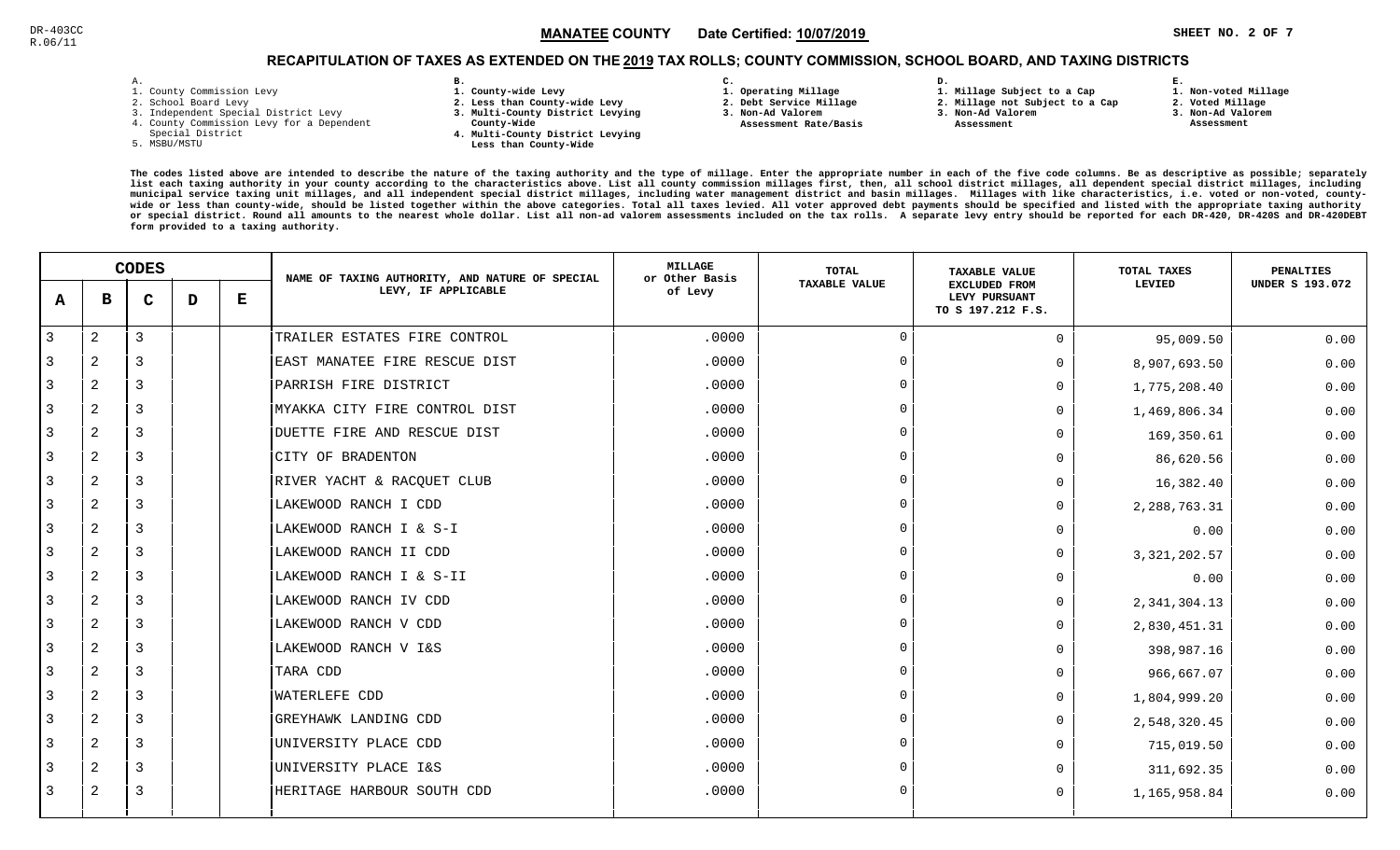**1. Non-voted Millage**

# RECAPITULATION OF TAXES AS EXTENDED ON THE <u>2019</u> TAX ROLLS; COUNTY COMMISSION, SCHOOL BOARD, AND TAXING DISTRICTS

| ۰ |  |  |
|---|--|--|

- 1. County Commission Levy
- 2. School Board Levy
- 3. Independent Special District Levy
- 4. County Commission Levy for a Dependent
- Special District
- 5. MSBU/MSTU
- **B. 1. County-wide Levy**
- **2. Less than County-wide Levy**
- **3. Multi-County District Levying**
- **County-Wide** 
	- **4. Multi-County District Levying Less than County-Wide**
- **C.**
- **1. Operating Millage**
- **2. Debt Service Millage**
- **3. Non-Ad Valorem**
- **Assessment Rate/Basis**
- **2. Millage not Subject to a Cap3. Non-Ad Valorem**

**D.** 

 **Assessment** 

**1. Millage Subject to a Cap**

**2. Voted Millage3. Non-Ad Valorem**

**E.**

 **Assessment**

|   |                | <b>CODES</b> |   |         | NAME OF TAXING AUTHORITY, AND NATURE OF SPECIAL | <b>MILLAGE</b><br>or Other Basis | TOTAL                | <b>TAXABLE VALUE</b>                                       | TOTAL TAXES    | <b>PENALTIES</b>       |
|---|----------------|--------------|---|---------|-------------------------------------------------|----------------------------------|----------------------|------------------------------------------------------------|----------------|------------------------|
| A | в              | C            | D | $\bf E$ | LEVY, IF APPLICABLE                             | of Levy                          | <b>TAXABLE VALUE</b> | <b>EXCLUDED FROM</b><br>LEVY PURSUANT<br>TO S 197.212 F.S. | LEVIED         | <b>UNDER S 193.072</b> |
| 3 | $\overline{2}$ | 3            |   |         | HARBOURAGE AT BRADEN RIVER CDD                  | .0000                            | $\overline{0}$       | $\Omega$                                                   | 679,193.61     | 0.00                   |
| 3 | 2              | 3            |   |         | LAKEWOOD RANCH VI CDD                           | .0000                            | $\Omega$             | $\Omega$                                                   | 1,132,134.69   | 0.00                   |
| 3 | 2              | 3            |   |         | LAKEWOOD RANCH VI I&S                           | .0000                            | $\Omega$             | $\Omega$                                                   | 965,679.89     | 0.00                   |
| 3 | $\overline{2}$ | 3            |   |         | HERITAGE HARBOUR MARKETPLACE                    | .0000                            | $\overline{0}$       | $\Omega$                                                   | 1,232,157.52   | 0.00                   |
| 3 | 2              | 3            |   |         | LEXINGTON I&S                                   | .0000                            | $\Omega$             | $\Omega$                                                   | 157,642.96     | 0.00                   |
| 3 | 2              | 3            |   |         | LEXINGTON CDD                                   | .0000                            | $\Omega$             | <sup>n</sup>                                               | 39,015.38      | 0.00                   |
| 3 | $\overline{2}$ | 3            |   |         | LAKEWOOD RANCH IV I&S                           | .0000                            | $\Omega$             | 0                                                          | 160, 323. 74   | 0.00                   |
| 3 | 2              | 3            |   |         | <b>FOREST CREEK CDD</b>                         | .0000                            | $\Omega$             | $\Omega$                                                   | 1,249,277.46   | 0.00                   |
| 3 | 2              | 3            |   |         | FOREST CREEK I & S                              | .0000                            | $\Omega$             | $\Omega$                                                   | 0.00           | 0.00                   |
| 3 | 2              | 3            |   |         | <b>WATERS EDGE CDD</b>                          | .0000                            | $\Omega$             | $\Omega$                                                   | 800,883.14     | 0.00                   |
| 3 | $\overline{a}$ | 3            |   |         | <b>WATERS EDGE I&amp;S</b>                      | .0000                            | $\overline{0}$       | <sup>n</sup>                                               | 0.00           | 0.00                   |
| 3 | 2              | 3            |   |         | PALMA SOLA TRACE CDD                            | .0000                            | $\overline{0}$       | O                                                          | 461,938.35     | 0.00                   |
| 3 | 2              | 3            |   |         | LAKEWOOD RANCH STEWARDSHIP O&M                  | .0000                            | $\Omega$             | $\Omega$                                                   | 3,840,265.75   | 0.00                   |
| 3 | 2              | 3            |   |         | LAKEWOOD RANCH STEWARDSHIP I&S                  | .0000                            | $\Omega$             | 0                                                          | 13,539,870.83  | 0.00                   |
| 3 | 2              | 3            |   |         | HERITAGE HARBOUR NORTH CDD                      | .0000                            | $\overline{0}$       | $\Omega$                                                   | 2, 141, 716.07 | 0.00                   |
| 3 | 2              | 3            |   |         | COPPERSTONE CDD                                 | .0000                            | $\Omega$             | $\Omega$                                                   | 777,761.34     | 0.00                   |
| 3 | $\overline{a}$ | 3            |   |         | CROSS CREEK CDD                                 | .0000                            | $\Omega$             | $\Omega$                                                   | 200,754.55     | 0.00                   |
| 3 | $\overline{2}$ | 3            |   |         | CROSS CREEK I&S                                 | .0000                            | $\overline{0}$       | $\Omega$                                                   | 7,485.72       | 0.00                   |
| 3 | 2              | 3            |   |         | VILLAGES OF AVIGNON CDD                         | .0000                            | $\Omega$             | $\Omega$                                                   | 5,863.40       | 0.00                   |
| 3 | 2              | 3            |   |         | VILLAGES OF AVIGNON I&S                         | .0000                            | $\Omega$             | $\Omega$                                                   | 0.00           | 0.00                   |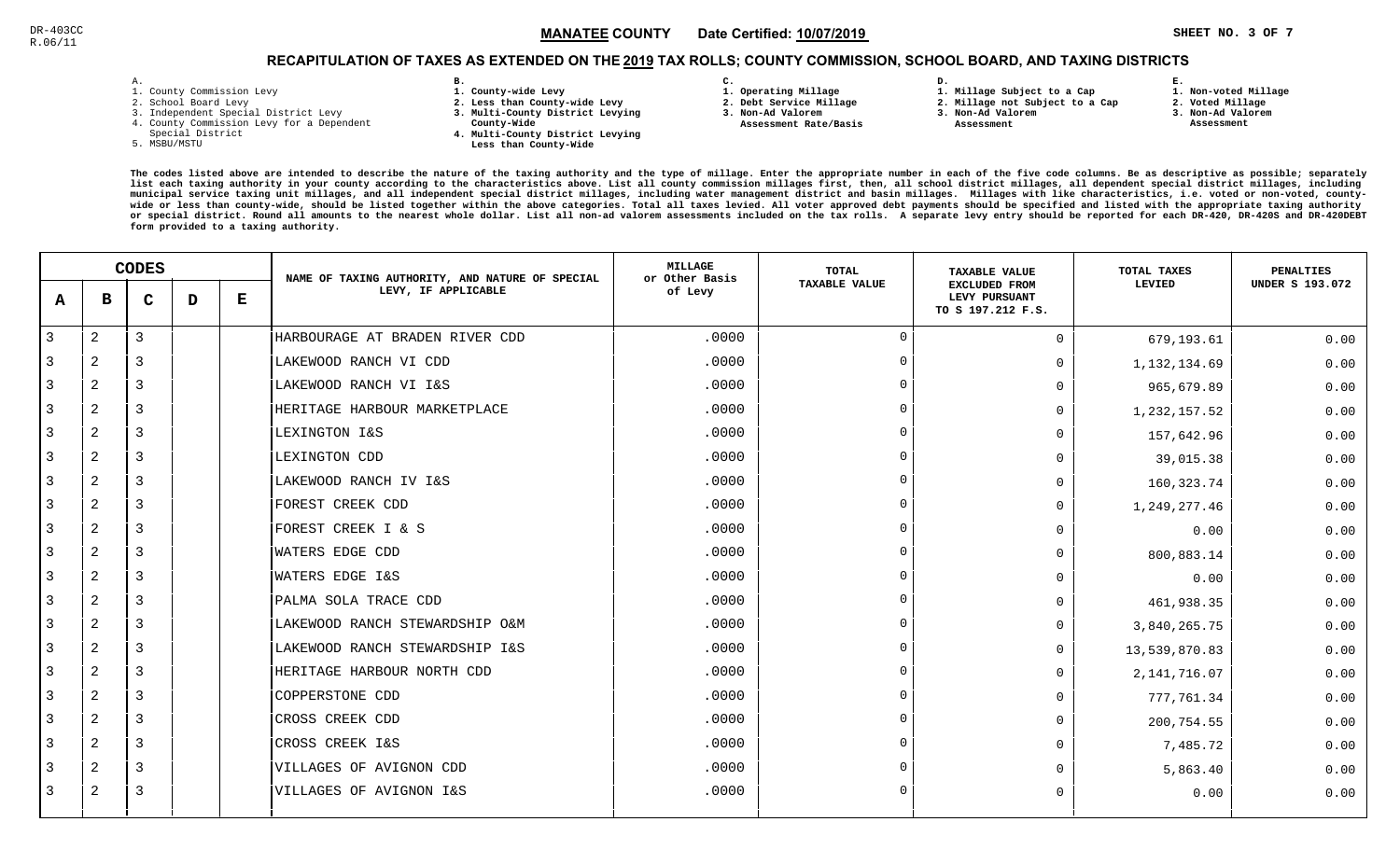# RECAPITULATION OF TAXES AS EXTENDED ON THE <u>2019</u> TAX ROLLS; COUNTY COMMISSION, SCHOOL BOARD, AND TAXING DISTRICTS

| – | ٠ |  |  |
|---|---|--|--|

- 1. County Commission Levy
- 2. School Board Levy
- 3. Independent Special District Levy
- 4. County Commission Levy for a Dependent
- Special District
- 5. MSBU/MSTU
- **B. 1. County-wide Levy**
- **2. Less than County-wide Levy**
- **3. Multi-County District Levying**
- **County-Wide** 
	- **4. Multi-County District Levying Less than County-Wide**
- **C.**
- **1. Operating Millage**
- **2. Debt Service Millage 3. Non-Ad Valorem**
- **Assessment Rate/Basis**
- **2. Millage not Subject to a Cap**

**D.** 

**3. Non-Ad Valorem Assessment** 

**1. Millage Subject to a Cap**

- 
- **1. Non-voted Millage2. Voted Millage**

**E.**

- **3. Non-Ad Valorem**
- **Assessment**

|   |                | <b>CODES</b>   |   |         | NAME OF TAXING AUTHORITY, AND NATURE OF SPECIAL | <b>MILLAGE</b><br>or Other Basis | TOTAL                | <b>TAXABLE VALUE</b>                                       | TOTAL TAXES  | <b>PENALTIES</b>       |
|---|----------------|----------------|---|---------|-------------------------------------------------|----------------------------------|----------------------|------------------------------------------------------------|--------------|------------------------|
| A | в              | $\mathbf C$    | D | $\bf E$ | LEVY, IF APPLICABLE                             | of Levy                          | <b>TAXABLE VALUE</b> | <b>EXCLUDED FROM</b><br>LEVY PURSUANT<br>TO S 197.212 F.S. | LEVIED       | <b>UNDER S 193.072</b> |
| 3 | 2              | $\mathbf{3}$   |   |         | LEGENDS BAY CDD                                 | .0000                            | $\overline{0}$       | $\Omega$                                                   | 644,332.92   | 0.00                   |
| 3 | 2              | 3              |   |         | HARRISON RANCH CDD                              | .0000                            | $\Omega$             | 0                                                          | 1,889,082.55 | 0.00                   |
| 3 | 2              | 3              |   |         | SILVERLEAF CDD                                  | .0000                            | $\Omega$             | 0                                                          | 132,002.08   | 0.00                   |
| 3 | 2              | $\overline{3}$ |   |         | SILVERLEAF I&S                                  | .0000                            | $\Omega$             | U                                                          | 292,061.39   | 0.00                   |
| 3 | 2              | $\overline{3}$ |   |         | <b>BUCKEYE PARK CDD</b>                         | .0000                            | $\overline{0}$       | 0                                                          | 34,992.70    | 0.00                   |
| 3 | 2              | $\overline{3}$ |   |         | BUCKEYE PARK I&S                                | .0000                            | $\Omega$             | 0                                                          | 294,602.74   | 0.00                   |
| 3 | 2              | 3              |   |         | ARTISAN LAKES CDD                               | .0000                            | $\Omega$             | 0                                                          | 788,621.99   | 0.00                   |
| 3 | 2              | 3              |   |         | VILLAGES OF GLEN CREEK CDD                      | .0000                            | $\Omega$             | 0                                                          | 165,429.00   | 0.00                   |
| 3 | 2              | 3              |   |         | LEXINGTON 7 I&S                                 | .0000                            | $\overline{0}$       | 0                                                          | 22,692.00    | 0.00                   |
| 3 | 2              | 3              |   |         | LEXINGTON 7 CDD                                 | .0000                            | $\Omega$             | 0                                                          | 5,123.65     | 0.00                   |
| 3 | 2              | 3              |   |         | PALMS OF TERRA CEIA BAY CDD                     | .0000                            | $\overline{0}$       | 0                                                          | 379,008.99   | 0.00                   |
| 3 | 2              | $\overline{3}$ |   |         | TREVESTA CDD                                    | .0000                            | $\Omega$             | 0                                                          | 677,370.93   | 0.00                   |
| 3 | 2              | 3              |   |         | <b>WILDCAT PRESERVE CDD</b>                     | .0000                            | $\Omega$             | 0                                                          | 0.00         | 0.00                   |
| 3 | 2              | $\overline{3}$ |   |         | BUCKHEAD TRAILS CDD                             | .0000                            | $\Omega$             | 0                                                          | 0.00         | 0.00                   |
| 3 | 2              | 3              |   |         | WILLOW WALK CDD                                 | .0000                            | - 0                  | 0                                                          | 899,360.56   | 0.00                   |
| 3 | $\overline{a}$ | 3              |   |         | AQUA ONE CDD                                    | .0000                            | $\Omega$             | 0                                                          | 0.00         | 0.00                   |
| 3 | 2              | 3              |   |         | SUMMER WOODS CDD                                | .0000                            | $\Omega$             | 0                                                          | 188,412.56   | 0.00                   |
| 3 | $\overline{a}$ | 3              |   |         | BROOKSTONE CDD                                  | .0000                            | $\Omega$             | 0                                                          | 0.00         | 0.00                   |
| 3 | 2              | $\overline{3}$ |   |         | WILLOW HAMMOCK CDD                              | .0000                            | $\Omega$             |                                                            | 520,011.83   | 0.00                   |
| 3 | 2              | 3              |   |         | SOUTHBAY CDD                                    | .0000                            | $\overline{0}$       | 0                                                          | 37,856.97    | 0.00                   |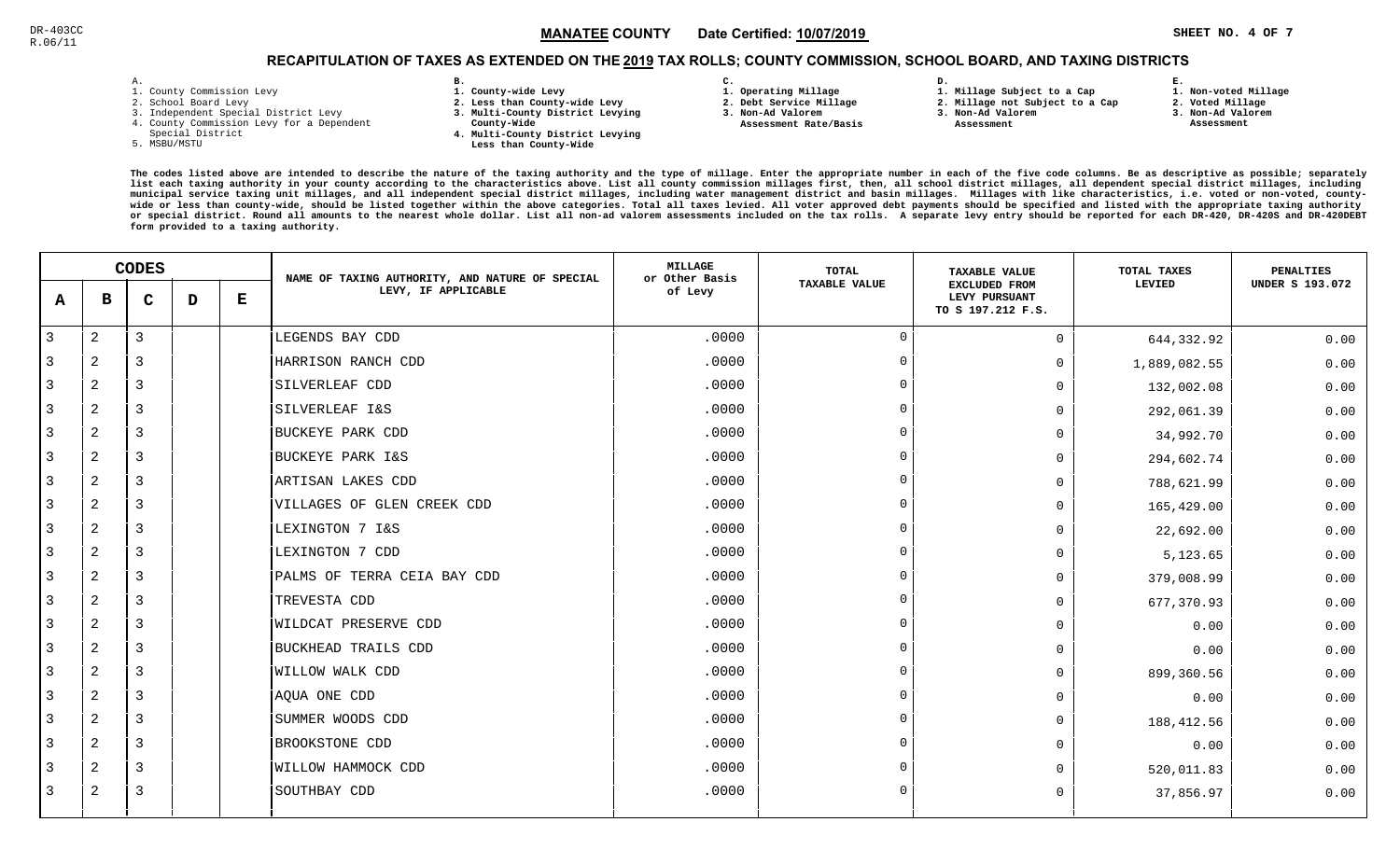# RECAPITULATION OF TAXES AS EXTENDED ON THE <u>2019</u> TAX ROLLS; COUNTY COMMISSION, SCHOOL BOARD, AND TAXING DISTRICTS

| ۰ |  |  |
|---|--|--|

- 1. County Commission Levy
- 2. School Board Levy
- 3. Independent Special District Levy
- 4. County Commission Levy for a Dependent
- Special District
- 5. MSBU/MSTU
- **B. 1. County-wide Levy**
- **2. Less than County-wide Levy**
- **3. Multi-County District Levying**
- **County-Wide** 
	- **4. Multi-County District Levying Less than County-Wide**
- **C.**
- **1. Operating Millage**
- **2. Debt Service Millage 3. Non-Ad Valorem**
- **Assessment Rate/Basis**
- **2. Millage not Subject to a Cap3. Non-Ad Valorem**

**D.** 

 **Assessment** 

**1. Millage Subject to a Cap**

- 
- **2. Voted Millage 3. Non-Ad Valorem Assessment**

**E.**

**1. Non-voted Millage**

|              |                | <b>CODES</b> |   |   | NAME OF TAXING AUTHORITY, AND NATURE OF SPECIAL | MILLAGE<br>or Other Basis | TOTAL         | <b>TAXABLE VALUE</b>                                       | TOTAL TAXES  | <b>PENALTIES</b>       |
|--------------|----------------|--------------|---|---|-------------------------------------------------|---------------------------|---------------|------------------------------------------------------------|--------------|------------------------|
| $\mathbf{A}$ | в              | C            | D | Е | LEVY, IF APPLICABLE                             | of Levy                   | TAXABLE VALUE | <b>EXCLUDED FROM</b><br>LEVY PURSUANT<br>TO S 197.212 F.S. | LEVIED       | <b>UNDER S 193.072</b> |
| 3            | $\overline{c}$ | 3            |   |   | WILLOWS CDD                                     | .0000                     |               | $\Omega$                                                   | 0.00         | 0.00                   |
|              | $\overline{2}$ | 3            |   |   | AVIARY AT RUTLAND RANCH CDD                     | .0000                     | $\cup$        | 0                                                          | 124,062.48   | 0.00                   |
| 3            | 2              | 3            |   |   | ARTISAN LAKES EAST CDD                          | .0000                     |               | $\Omega$                                                   | 826,732.29   | 0.00                   |
| 3            | 2              | 3            |   |   | FIELDSTONE CDD                                  | .0000                     | $\Omega$      | <sup>n</sup>                                               | 0.00         | 0.00                   |
| 3            | $\overline{4}$ | 3            |   |   | GREEN CORRIDOR PACE DISTRICT                    | .0000                     | $\Omega$      | 0                                                          | 194,934.59   | 0.00                   |
| 3            | 4              | 3            |   |   | FLORIDA PACE FUNDING AGENCY                     | .0000                     |               | $\Omega$                                                   | 77,654.57    | 0.00                   |
| 3            | 4              | 3            |   |   | FLORIDA RESILIENCY AND ENERGY                   | .0000                     |               | <sup>n</sup>                                               | 113,698.36   | 0.00                   |
| 3            | 4              | 3            |   |   | FLORIDA GREEN FINANCE AUTHORTY                  | .0000                     |               | $\Omega$                                                   | 117,651.44   | 0.00                   |
| 3            | $\overline{2}$ | 3            |   |   | BAYSHORE GARDENS PARKS & REC                    | .0000                     |               | <sup>n</sup>                                               | 519,672.00   | 0.00                   |
| 3            | 2              | 3            |   |   | TRAILER ESTATES PARKS & REC                     | .0000                     |               | $\Omega$                                                   | 1,395,900.00 | 0.00                   |
| 3            | 2              | 3            |   |   | UNIVERSITY PARK REC. DISTRICT                   | .0000                     | $\Omega$      | $\Omega$                                                   | 0.00         | 0.00                   |
| 3            | $\overline{a}$ | 3            |   |   | ANNA MARIA STORMWATER                           | .0000                     | $\Omega$      | 0                                                          | 161,868.28   | 0.00                   |
| 3            | $\overline{2}$ | 3            |   |   | HOLMES BEACH STORMWATER                         | .0000                     |               | $\Omega$                                                   | 460,577.81   | 0.00                   |
|              | $\overline{a}$ | 3            |   |   | BRADENTON BEACH STORMWATER                      | .0000                     | $\cap$        | $\Omega$                                                   | 290,543.05   | 0.00                   |
| 4            | $\mathbf{2}$   | 3            |   |   | 14TH STREET CRA                                 | .0000                     |               | $\Omega$                                                   | 0.00         | 0.00                   |
| 4            | 2              | 3            |   |   | BRADENTON DDA CRA                               | .0000                     | $\cap$        | $\Omega$                                                   | 0.00         | 0.00                   |
| 4            | 2              | 3            |   |   | BRADENTON BEACH CRA                             | .0000                     |               | $\Omega$                                                   | 0.00         | 0.00                   |
| 4            | $\overline{2}$ | 3            |   |   | CENTRAL CRA                                     | .0000                     |               | $\Omega$                                                   | 0.00         | 0.00                   |
| 4            | $\overline{a}$ | 3            |   |   | BRA-WIN CANAL DREDGING                          | .0000                     |               | <sup>n</sup>                                               | 1,780.84     | 0.00                   |
| 4            | $\overline{2}$ | 3            |   |   | WARNERS WEST CANAL DREDGING                     | .0000                     |               | $\Omega$                                                   | 453.42       | 0.00                   |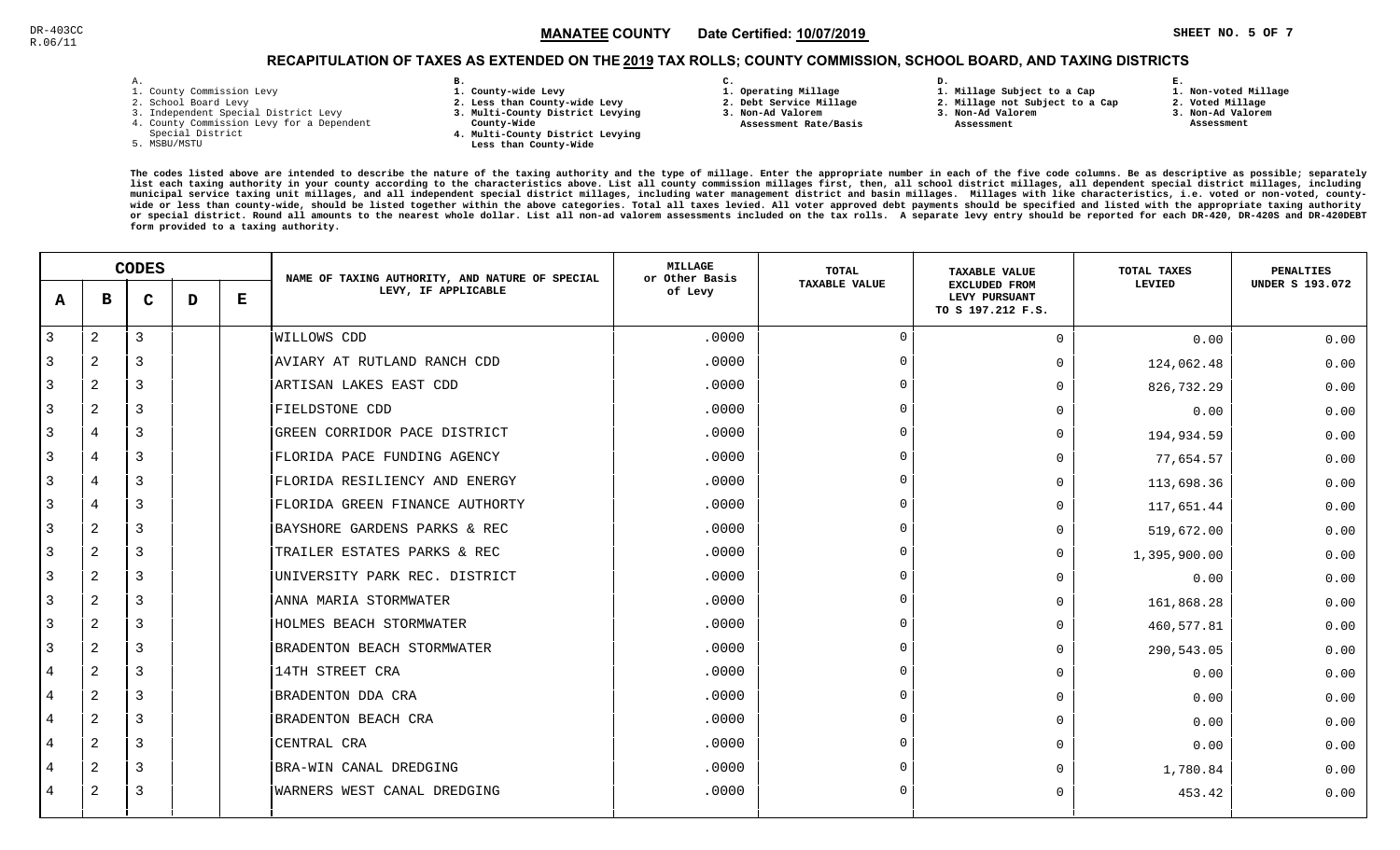# RECAPITULATION OF TAXES AS EXTENDED ON THE <u>2019</u> TAX ROLLS; COUNTY COMMISSION, SCHOOL BOARD, AND TAXING DISTRICTS

| <b>-</b> | ۰ |  |  |
|----------|---|--|--|

- 1. County Commission Levy
- 2. School Board Levy
- 3. Independent Special District Levy
- 4. County Commission Levy for a Dependent
- Special District
- 5. MSBU/MSTU
- **B. 1. County-wide Levy**
- **2. Less than County-wide Levy**
- **3. Multi-County District Levying**
- **County-Wide** 
	- **4. Multi-County District Levying Less than County-Wide**

**C.** 

 **Assessment Rate/Basis**

- **1. Operating Millage**
- **2. Debt Service Millage 3. Non-Ad Valorem**
	-

**D.** 

- **2. Millage not Subject to a Cap3. Non-Ad Valorem**
	- **Assessment**

**1. Millage Subject to a Cap**

 **1. Non-voted Millage2. Voted Millage**

**E.**

- **3. Non-Ad Valorem**
- **Assessment**
- 

|                |              | <b>CODES</b> |   |   | NAME OF TAXING AUTHORITY, AND NATURE OF SPECIAL | <b>MILLAGE</b><br>or Other Basis | <b>TOTAL</b>         | <b>TAXABLE VALUE</b>                                       | TOTAL TAXES | <b>PENALTIES</b>       |
|----------------|--------------|--------------|---|---|-------------------------------------------------|----------------------------------|----------------------|------------------------------------------------------------|-------------|------------------------|
| A              | в            | $\mathbf C$  | D | Е | LEVY, IF APPLICABLE                             | of Levy                          | <b>TAXABLE VALUE</b> | <b>EXCLUDED FROM</b><br>LEVY PURSUANT<br>TO S 197.212 F.S. | LEVIED      | <b>UNDER S 193.072</b> |
| 4              | $\mathbf{2}$ | 3            |   |   | WARNERS EAST CANAL DREDGING                     | .0000                            | $\Omega$             | $\Omega$                                                   | 1,586.97    | 0.00                   |
| 4              | 2            | 3            |   |   | RUBONIA LIGHTING                                | .0000                            | $\overline{0}$       | $\Omega$                                                   | 4,721.60    | 0.00                   |
| 4              | 2            | 3            |   |   | CAPE VISTA LIGHTING                             | .0000                            | $\Omega$             | $\Omega$                                                   | 3,610.00    | 0.00                   |
| 4              | 2            | 3            |   |   | GULF & BAY LIGHTING                             | .0000                            | $\Omega$             | 0                                                          | 3,900.00    | 0.00                   |
| 4              | 2            | 3            |   |   | PIC TOWN LIGHTING                               | .0000                            | $\Omega$             | 0                                                          | 5,796.00    | 0.00                   |
| 4              | 2            | 3            |   |   | HOLIDAY HEIGHTS LIGHTING                        | .0000                            | $\Omega$             | U                                                          | 8,257.45    | 0.00                   |
| 4              | 2            | 3            |   |   | TROPICAL HARBOR LIGHTING                        | .0000                            | $\Omega$             | 0                                                          | 3,640.00    | 0.00                   |
| 4              | 2            | 3            |   |   | SUNNY SHORES LIGHTING                           | .0000                            | $\Omega$             | 0                                                          | 3,591.00    | 0.00                   |
| 4              | 2            | 3            |   |   | SYLVAN OAKS LIGHTING                            | .0000                            | $\Omega$             | $\Omega$                                                   | 9,576.00    | 0.00                   |
| 4              | 2            | 3            |   |   | 29 APOLLO LAKE LIGHTING                         | .0000                            | $\Omega$             | $\Omega$                                                   | 3,750.00    | 0.00                   |
| 4              | 2            | 3            |   |   | 28TH AVE E LIGHTING                             | .0000                            | $\Omega$             | 0                                                          | 5,304.00    | 0.00                   |
| 4              | 2            | 3            |   |   | HERNANDO AVE LIGHTING                           | .0000                            | $\Omega$             | $\Omega$                                                   | 1,803.20    | 0.00                   |
| 4              | $\mathbf{2}$ | 3            |   |   | LAKE PARK LIGHTING                              | .0000                            | $\Omega$             | 0                                                          | 4,221.00    | 0.00                   |
| $\overline{4}$ | 2            | 3            |   |   | OAKWOOD LIGHTING                                | .0000                            | $\Omega$             | 0                                                          | 6,502.04    | 0.00                   |
| 4              | 2            | 3            |   |   | WASHINGTON GARDENS LIGHTING                     | .0000                            | $\Omega$             | 0                                                          | 6,003.00    | 0.00                   |
| 4              | 2            | 3            |   |   | LONGBOAT KEY UNDRGND UTILS GMD                  | .0000                            | $\Omega$             | $\Omega$                                                   | 565,992.42  | 0.00                   |
| 4              | 2            | 3            |   |   | LONGBOAT KEY UNDRGND UTILS NBD                  | .0000                            | $\Omega$             | $\Omega$                                                   | 587,408.62  | 0.00                   |
| 4              | 2            | 3            |   |   | SAMOSET LIGHTING                                | .0000                            | $\Omega$             | 0                                                          | 0.00        | 0.00                   |
| 4              | 2            | 3            |   |   | LOT CLEARING                                    | .0000                            | $\Omega$             | U                                                          | 19,317.47   | 0.00                   |
| 4              | 2            | 3            |   |   | NORTH COUNTY TIF                                | .0000                            | $\Omega$             | 0                                                          | 0.00        | 0.00                   |